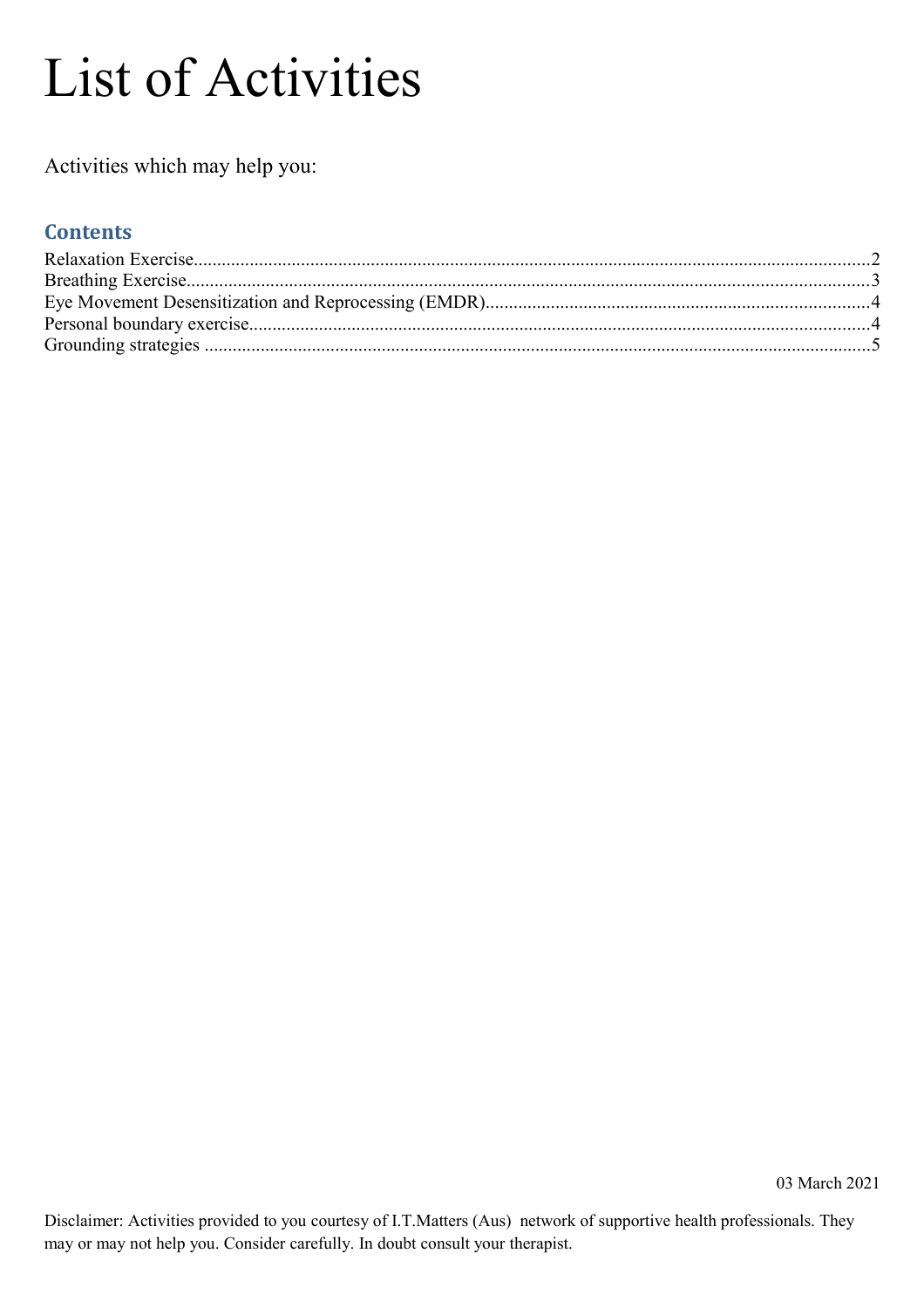## <span id="page-1-0"></span>**Relaxation Exercise**

# **Mountain Posture for Befriending Your Body**

## Informing your guests to close their eves and that they will be doing this exercise 3 times

1. Feet: "Place your feet flat on the floor. And as best you can, feel your feet making contact with the floor"

Pause - Take 1-3 breaths

2. Center - "Bring your attention to the centre of your body, just below your navel and around to your lower back. As you are ready, gently bring one hand to the belly, just below your navel. Feel your hand making contact with the core of your body".

Pause - Take 1-3 breaths

3. Top of the Head - "Lengthen up through the top of your head. Feel your body lengthening"

#### Take 3 breaths before staring again

#### Ending:

# "Gently opening your eyes, if they are closed, and make yourself comfortable in your chair"

Trauma Centre @ JRI Yoga Program

03 March 2021

Disclaimer: Activities provided to you courtesy of I.T.Matters (Aus) network of supportive health professionals. They may or may not help you. Consider carefully. In doubt consult your therapist.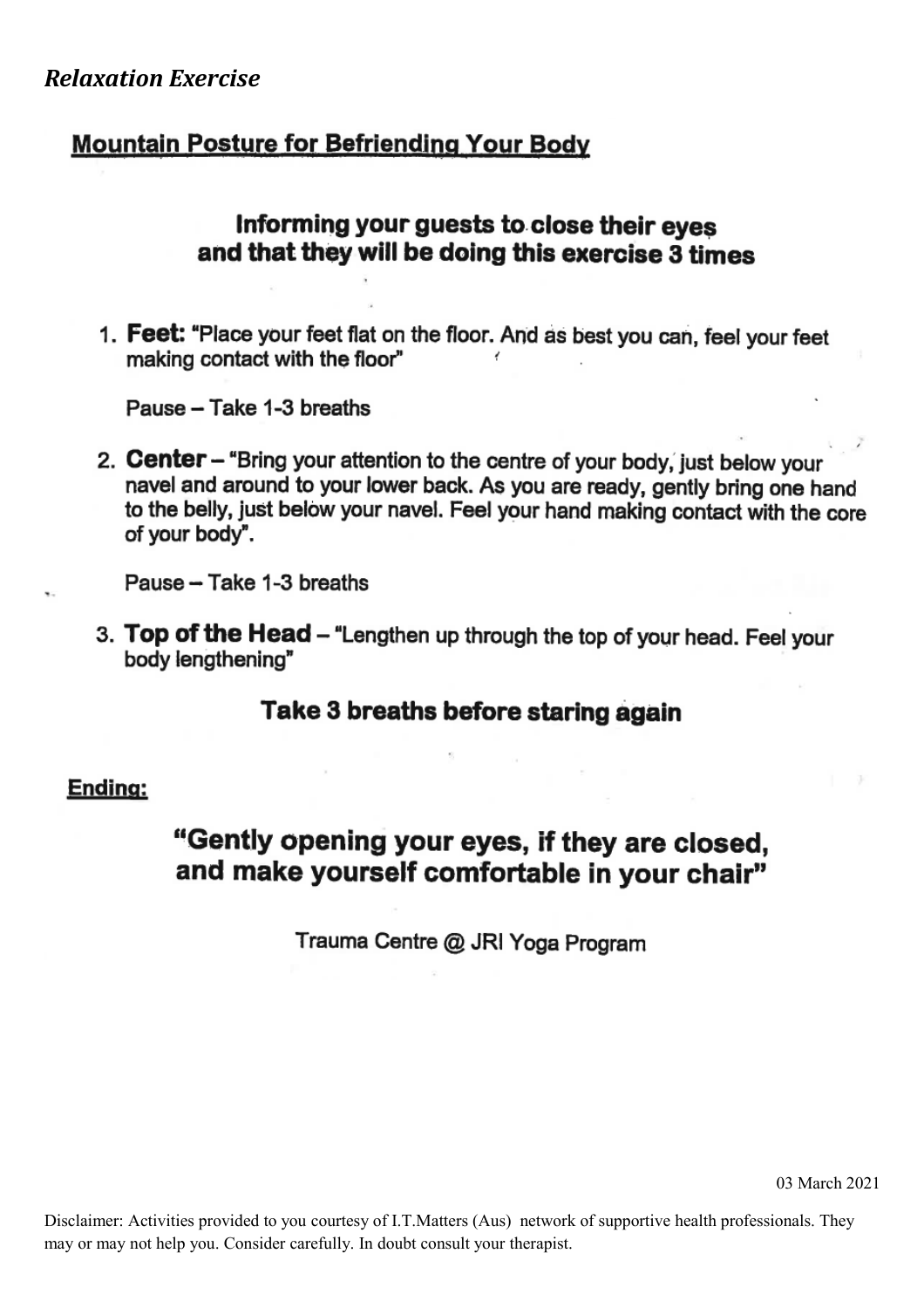## <span id="page-2-0"></span>**Breathing Exercise**

## **Breath Practice 1:**

(Assuming Seated Mountain Pose)

- $\triangleright$  Take a moment to notice that you are in fact breathing (pause 1-3 breaths)
- > Notice that breathing is very natural and is not something that you have to "make" happen (pause 1-3 breaths)
- > Your breathing will come to you (pause 1-3 breaths)
- > You may be breathing in and out through your nose or mouth, either way is fine (pause 1-3 breaths)
- $\triangleright$  Take a moment to notice the natural rhythm, the steady flow of your breath just as it is right now (pause 1-3 breaths)

## **Breath Practice 2:**

(Assuming Seated Mountain)

use the text from the Breath Practice 1, then:

- > Now, if you like, as another way of noticing your breath, you may place one hand around and just below your navel and your other hand just below your collar bone, over your heart (pause 1-3 breaths)
- > See if you can feel some movement around each hand as you breath (pause 1-3 breaths)
- $\triangleright$  We do not have to control the breath here
- $\triangleright$  Simply allowing the breath and noticing, being curious about the movement around each hand with each inhale and each exhale (pause 1-3 breaths)
- $\triangleright$  Take a moment to simply notice any movement around each hand as you breath (pause 1-3 breaths)

Trauma Centre @ JRI Yoga Program

03 March 2021

Disclaimer: Activities provided to you courtesy of I.T.Matters (Aus) network of supportive health professionals. They may or may not help you. Consider carefully. In doubt consult your therapist.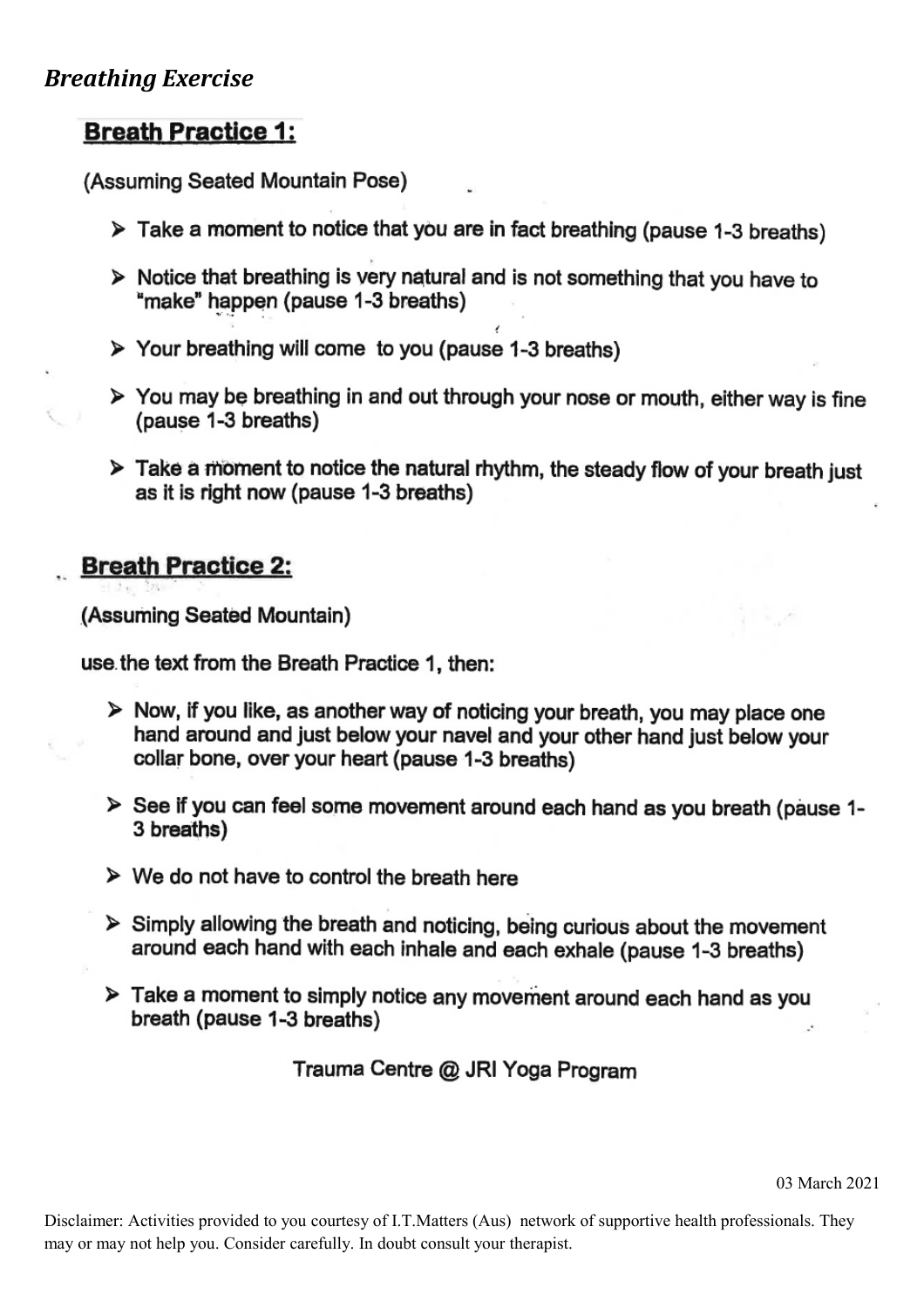# <span id="page-3-1"></span>*Eye Movement Desensitization and Reprocessing (EMDR)*

A psychologist who attended one of the organised ASCA workshops mentioned EMDR as a technique to help our brain to integrate emotions and logic ie the two hemispheres of the brain) when in crisis.

Place one finger in front of your eyes and move the finger from side to side. Force your eyes to follow the finger. This eye movement supposedly forces the brain to move from one side of the brain to the other – so if you are stuck in high emotions, it will bring back some logic and reason; and if you are stuck in the analytical mode, it will bring some emotional component. Try it, it might work for you.

# <span id="page-3-0"></span>*Personal boundary exercise*

This exercise is to be done in pairs.

- 1. The person who is trying to get to know his/her own personal boundaries ie the distance which is a safe distance with another person before one becomes uncomfortable and
- 2. The person who starts at a fair distance and will move forward a step at a time until the first person asks the  $2<sup>nd</sup>$  person to stop moving. After each step await the  $1<sup>st</sup>$  person to give the go ahead to move forward another step.

Once the 1<sup>st</sup> person feels uncomfortable and no longer allows any step forward, the distance between the 1<sup>st</sup> and 2<sup>nd</sup> person defines the personal boundary of the 1<sup>st</sup> person.

This exercise was practised by the group and found very useful to visualise our personal boundary and to recognise some of the feelings when the boundary is trespassed and the space gets too small.